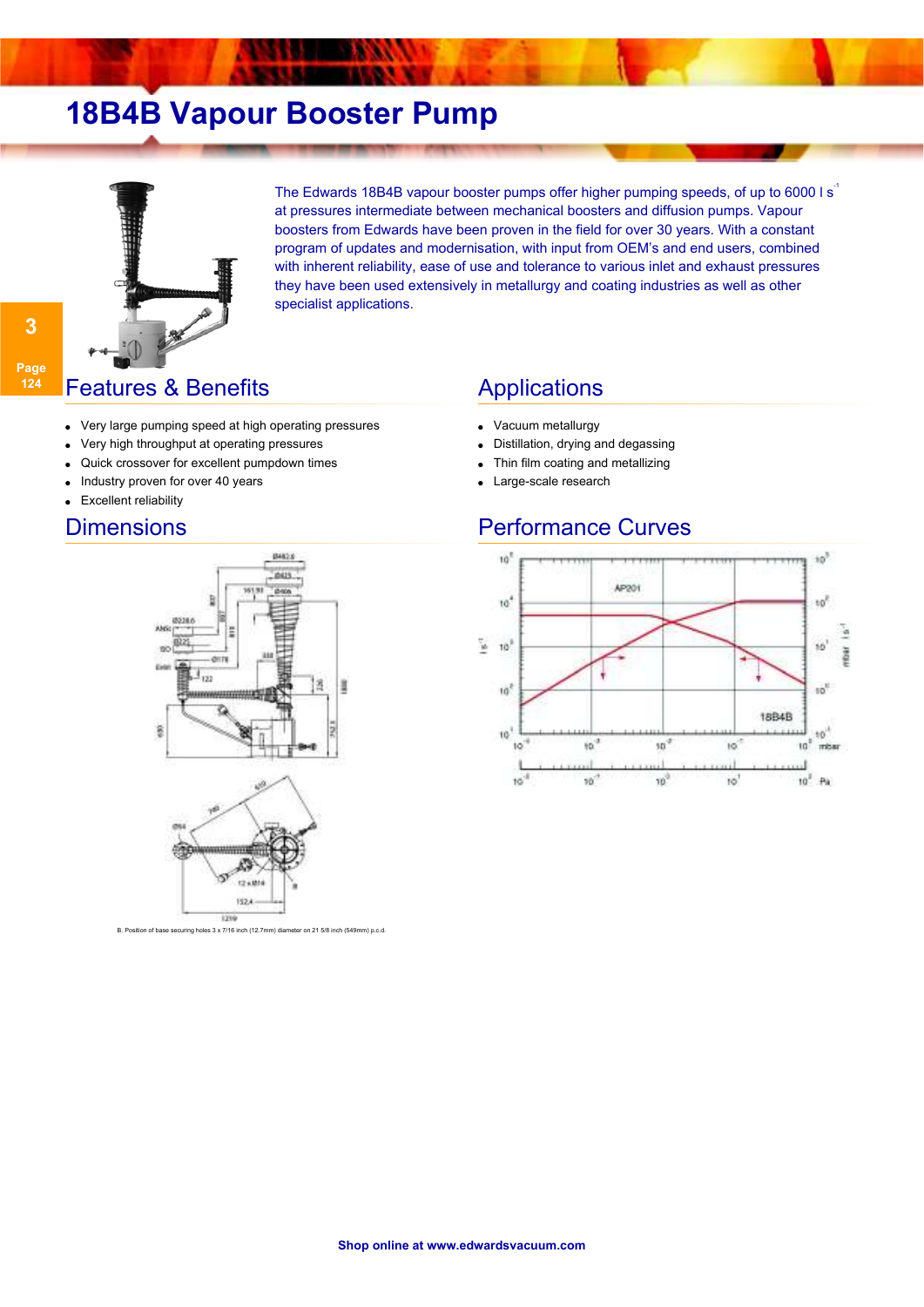×

| Pumping speed (air)                             | $4000 \text{ ls}^{-1}$                                                      | 18B4B                                     | Flanges              |
|-------------------------------------------------|-----------------------------------------------------------------------------|-------------------------------------------|----------------------|
| Pumping speed (hydrogen)                        | 6000 $Is^{-1}$                                                              |                                           | Edwar<br><b>ANSI</b> |
| Maximum throughput                              | 100 mbar $\frac{-1}{15}$ / 75 Torr Is                                       |                                           | ISO:                 |
| Critical backing pressure (with<br>AP201 fluid) | 2-2.6 mbar / 1.5-2 Torr                                                     |                                           | Oil mon<br>No        |
| Recommended backing pump<br>displacement        | 190 m <sup>3</sup> h <sup>-1</sup> / 112 ft <sup>3</sup> min <sup>-1</sup>  |                                           | Ter<br>Le            |
| Recommended backing pump                        | GXS450, E2M275                                                              |                                           | <b>Bol</b>           |
| Recommended fluid                               | Apiezon® AP201                                                              |                                           |                      |
| Fluid charge                                    | 10 litre / 9.5 qt                                                           |                                           |                      |
| Inlet connection                                | 8x11mm holes on 387.4 PCD<br>(Edwards) / ANSI 12 inch /<br><b>ISO320</b>    |                                           |                      |
| Backing connection                              | 2 inch union (Edwards) / ANSI 4<br>inch / ISO160                            | Voltage<br>200-210 Volts<br>220-230 Volts |                      |
| Water connection                                |                                                                             | 240-250 Volts                             |                      |
| Heater power                                    | 6.0 kW / 8 hp                                                               | 380-440 Volts                             |                      |
| Warming up time for full<br>performance at      |                                                                             | 415-440 Volts<br>460-480 Volts            |                      |
| maximum heater input                            | 60 min                                                                      |                                           |                      |
| Minimum water flow inlet                        | 375 I $h^{-1}$ @ 20 $^{\circ}$ C / 1.8 US gal<br>-1<br>min @ $20^{\circ}$ C |                                           |                      |
| Water block threaded hole                       | $\frac{1}{2}$ inch BSP                                                      |                                           |                      |
| Weight                                          | 165 kg / 365 lbs                                                            |                                           |                      |
|                                                 |                                                                             |                                           |                      |

# Technical Data **Ordering Information**

| 18B4B  | Flanges                                     |
|--------|---------------------------------------------|
|        | Edwards (same as previous models 1884A)     |
|        | $\frac{2}{3}$<br><b>ANSI</b>                |
|        | ISO:                                        |
|        | Oil monitoring                              |
|        | None<br>a                                   |
|        | Temperature only                            |
|        | Level only                                  |
|        | $\frac{2}{3}$<br>Both temperature and level |
|        |                                             |
|        |                                             |
| 0<br>6 |                                             |
|        |                                             |
|        |                                             |
|        | Voltage                                     |
|        | 200-210 Volts<br>200                        |
|        | 220<br>220-230 Volts                        |
|        | 240-250 Volts<br>240                        |
|        | 380-440 Volts<br>380                        |
|        | 415-440 Volts<br>440                        |
|        | 400<br>ARIO ARIO MALLA                      |

**3 Page**

**125**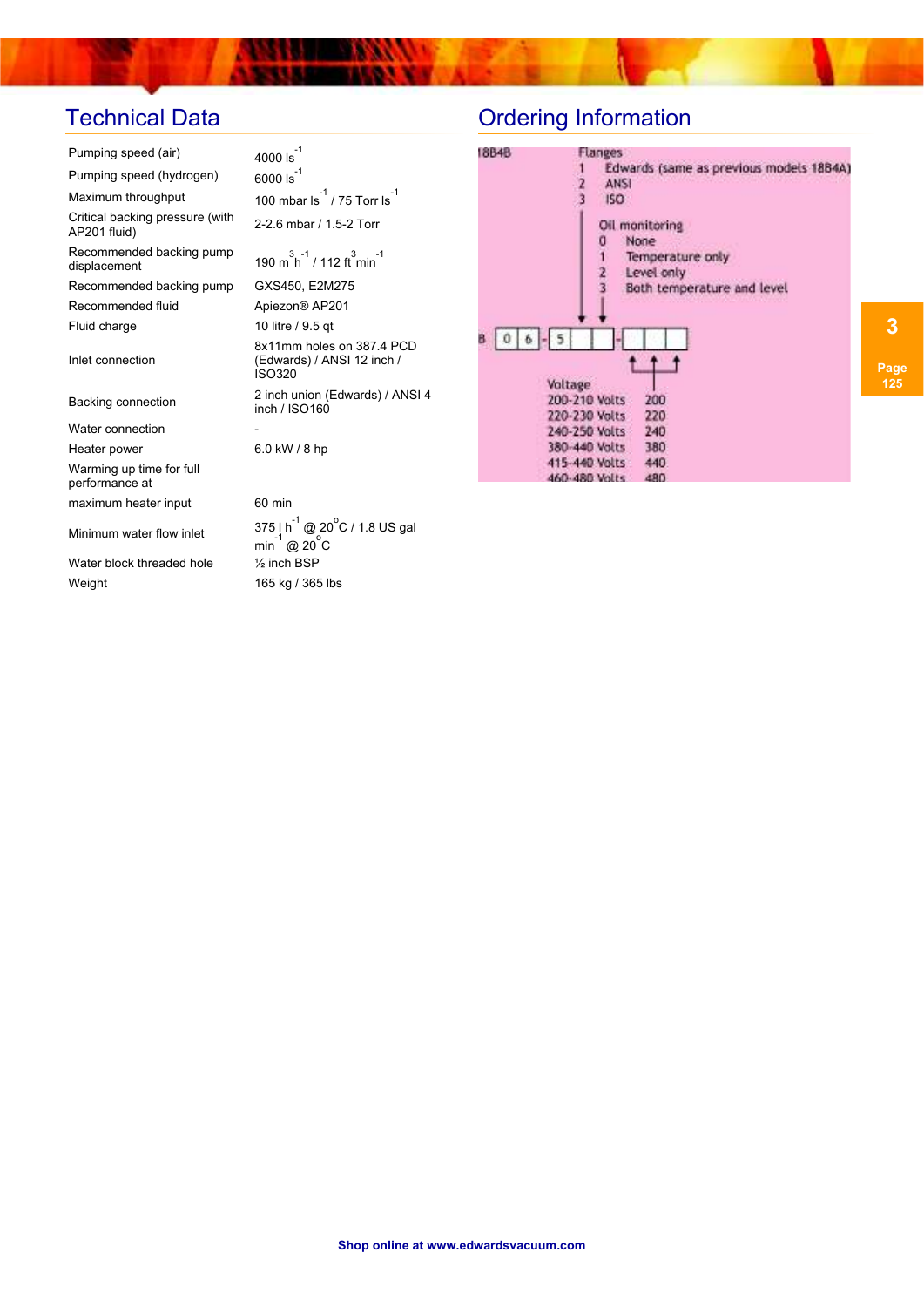# **30B5M Vapour Booster Pump**



The Edwards 30B5M vapour booster pumps offer higher pumping speeds, of up to 15000 ls<sup>-1</sup> at pressures intermediate between mechanical boosters and diffusion pumps. Vapour boosters from Edwards have been proven in the field for over 30 years. With a constant program of updates and modernisation, with input from OEM's and end users, combined with inherent reliability, ease of use and tolerance to various inlet and exhaust pressures they have been used extensively in metallurgy and coating industries as well as other specialist applications.

### **Features & Benefits Applications**

- Very large pumping speed at high operating pressures
- Very high throughput at operating pressures
- Quick crossover for excellent pumpdown times
- Industry proven for over 40 years and continuously updated to suit OEM and end-user requirements ●
- Excellent reliability

**3**

**Page 126**



- Vacuum metallurgy
- Distillation, drying and degassing
- Thin film coating and metallizing
	- Large-scale research

### Dimensions **Performance Curves**